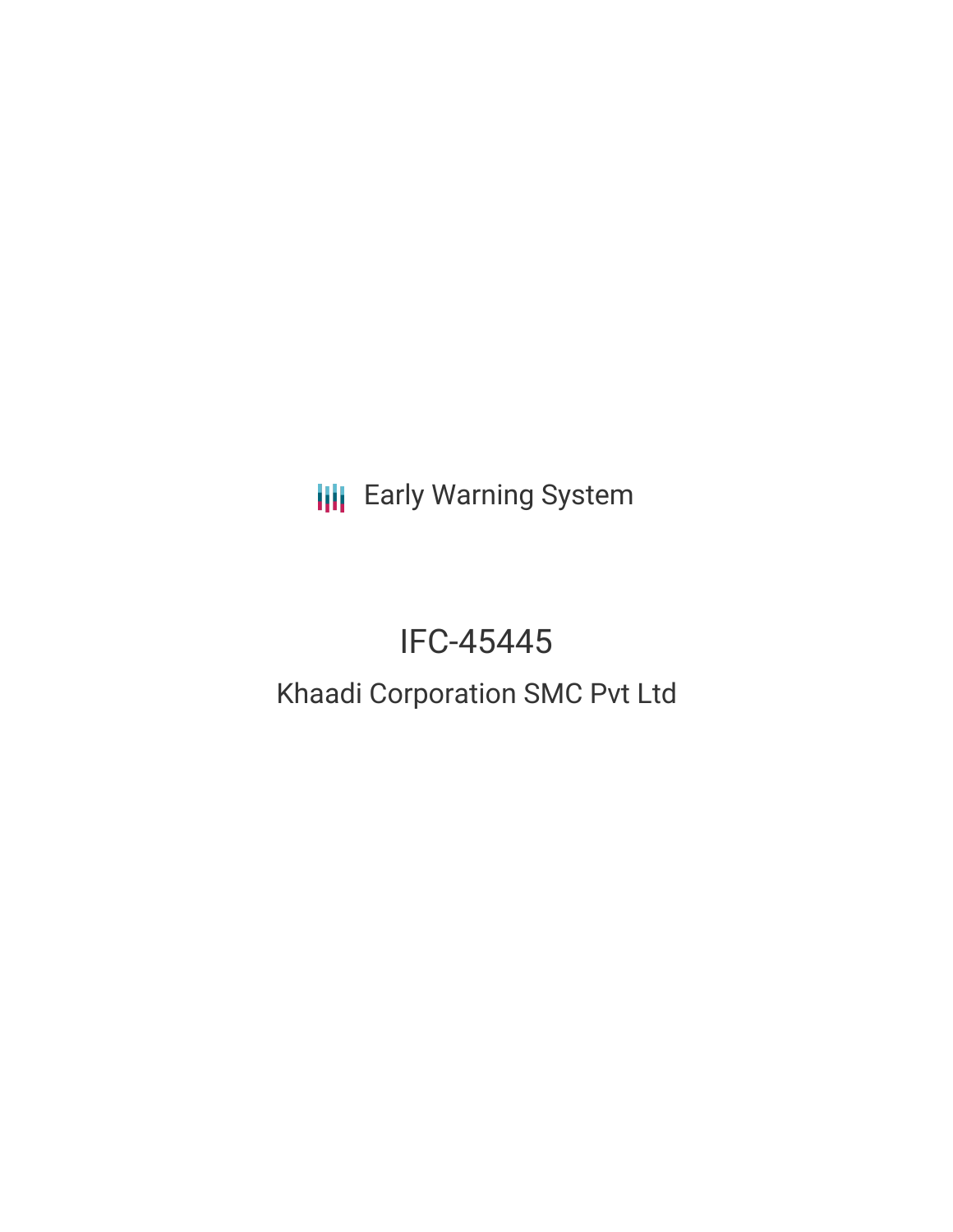| <b>Countries</b>               | Pakistan                                |
|--------------------------------|-----------------------------------------|
| <b>Financial Institutions</b>  | International Finance Corporation (IFC) |
| <b>Status</b>                  | Proposed                                |
| <b>Bank Risk Rating</b>        | B                                       |
| <b>Voting Date</b>             | 2021-12-31                              |
| <b>Borrower</b>                | KHAADI SMC PVT. LTD.                    |
| <b>Sectors</b>                 | Infrastructure                          |
| <b>Investment Type(s)</b>      | Equity                                  |
| <b>Investment Amount (USD)</b> | $$25.00$ million                        |
| <b>Project Cost (USD)</b>      | $$25.00$ million                        |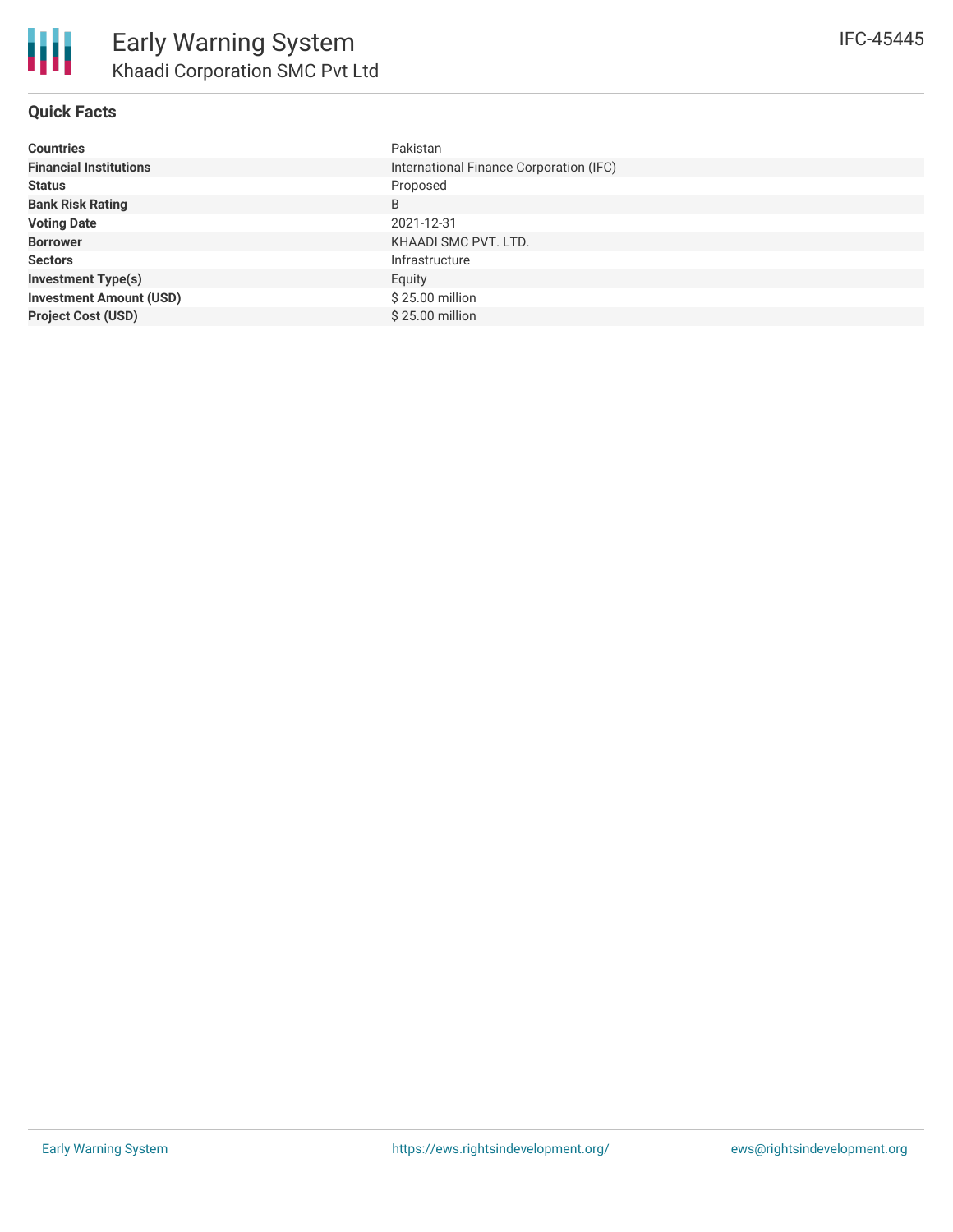

# **Project Description**

According to IFC documents, the proposed investment is a convertible preference shares (CPS) for up to PKR 4 billion (equivalent \$25 million), at the Khaadi's holding level (i.e. Khaadi Corporation SMC Pvt Ltd, "Khaadi" or the "company"). The new equity will help grow Khaadi's retail operations by expanding and optimizing existing retail space, adding stores in strategic locations in tier II and III cities across Pakistan, accelerate global online sales and expand the international store network.The proceeds from the investment will be used to support store expansions in the next 5 years, fund working capital requirements and reduce short term debt. Khaadi's retailing operations currently include the following:1) 62 retail stores/outlets in over 25 cities in Pakistan; the expansion plan is to double the number of stores nationally;2) One dining facility (KANTEEN / K-Kitchen) in Pakistan, though closed since March 2020 due to COVID-19 restrictions on indoor dining. The plan is to reopen in due course and expand dining facilities in Pakistan;3) One warehouse in Karachi;4) "Art of Weaving" division with workshops that produces handwoven products for Khaadi's retail stores;5) 14 retail stores in the United Kingdom, United Arab Emirates, Qatar and Bahrain. Current expansion plan is to maintain 15% of the business outside of Pakistan.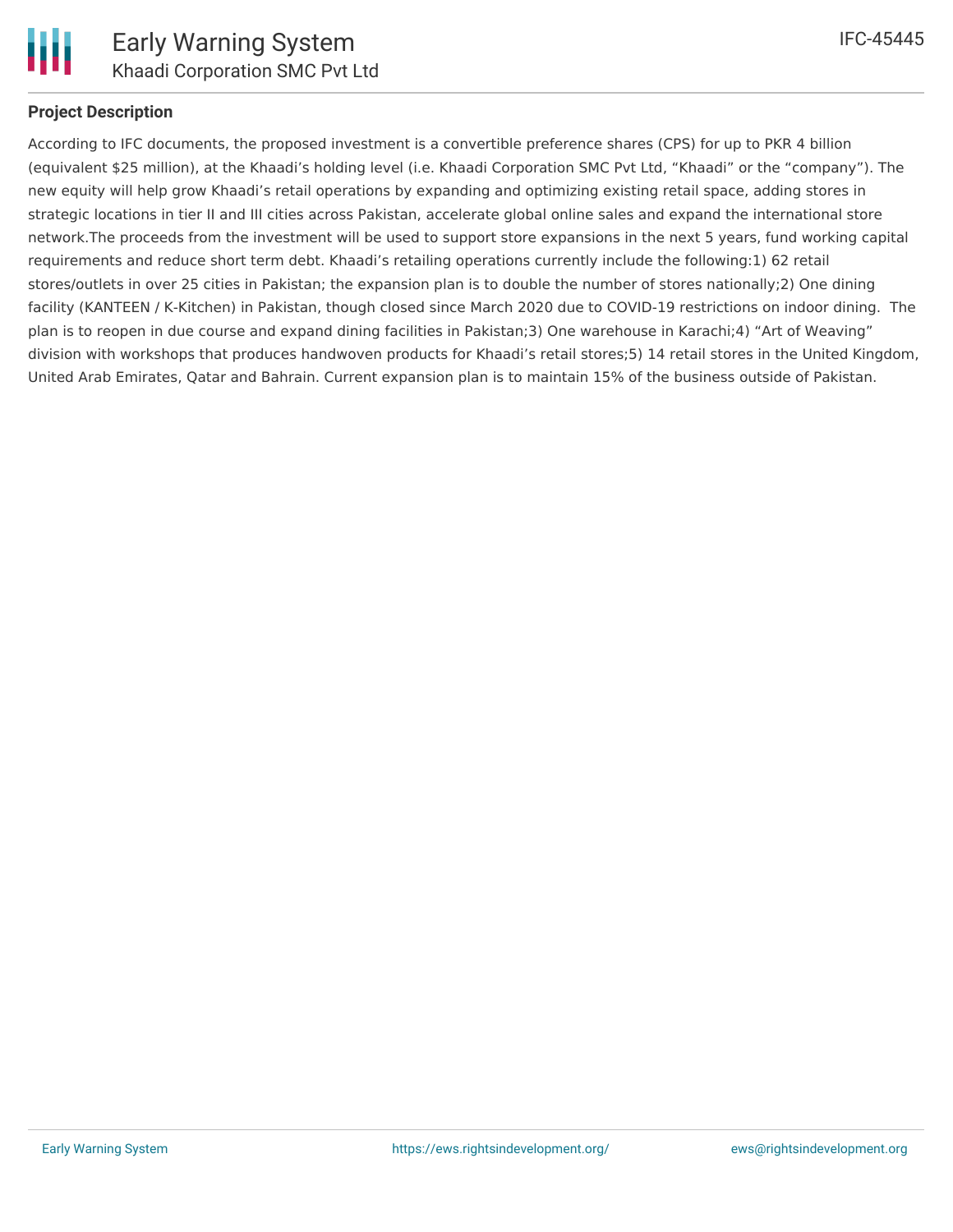

### **Investment Description**

• International Finance Corporation (IFC)

The total project cost is estimated at approximately US\$25 million. The proposed IFC investment includes a quasi-equity investment via convertible preference shares for up to US\$25 million for IFC's own account.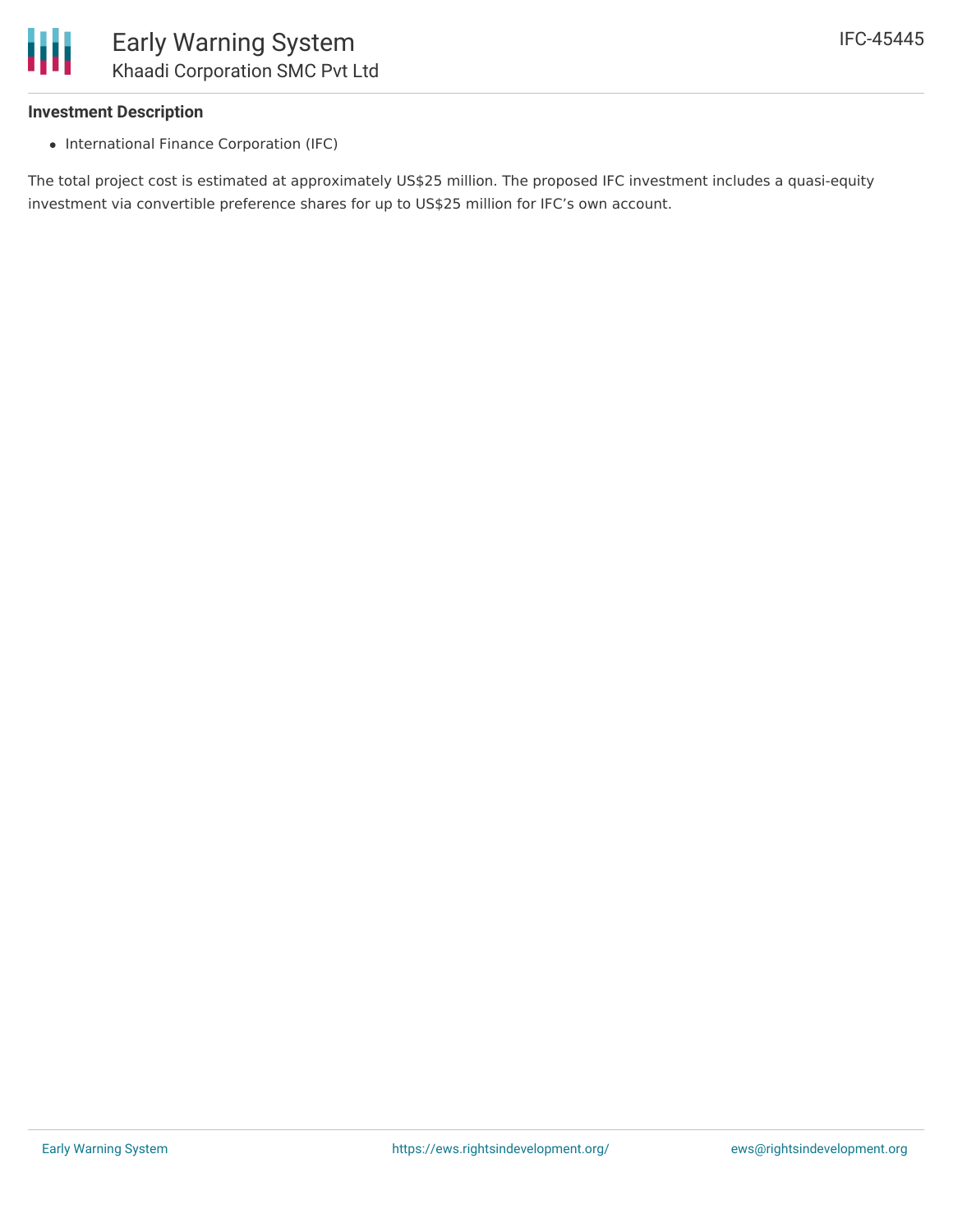

# **Contact Information**

Khaadi Corporation (SMC-Private) Limited Ayaz Abdulla Chief Strategy Officer +92-21-111-542-234 ayaz.abdulla@khaadi.com 22nd Floor, Sky Tower B, East Wing, Dolmen City, HC#3 Marine Drive, Clifton, Karachi - 74000, Pakistan corporate.khaadi.com

#### ACCESS TO INFORMATION

You can submit a request for information disclosure at: https://disclosures.ifc.org/#/inquiries

If you believe that your request for information from IFC has been unreasonably denied, or that this Policy has been interpreted incorrectly, you can submit a complaint at the link above to IFC's Access to Information Policy Advisor, who reports directly to IFC's Executive Vice President.

### ACCOUNTABILITY MECHANISM OF IFC/MIGA

The Compliance Advisor Ombudsman (CAO) is the independent complaint mechanism and fact-finding body for people who believe they are likely to be, or have been, adversely affected by an IFC or MIGA- financed project. If you submit a complaint to the CAO, they may assist you in resolving a dispute with the company and/or investigate to assess whether the IFC is following its own policies and procedures for preventing harm to people or the environment. If you want to submit a complaint electronically, you can email the CAO at CAO@worldbankgroup.org You can learn more about the CAO and how to file a complaint at http://www.cao-ombudsman.org